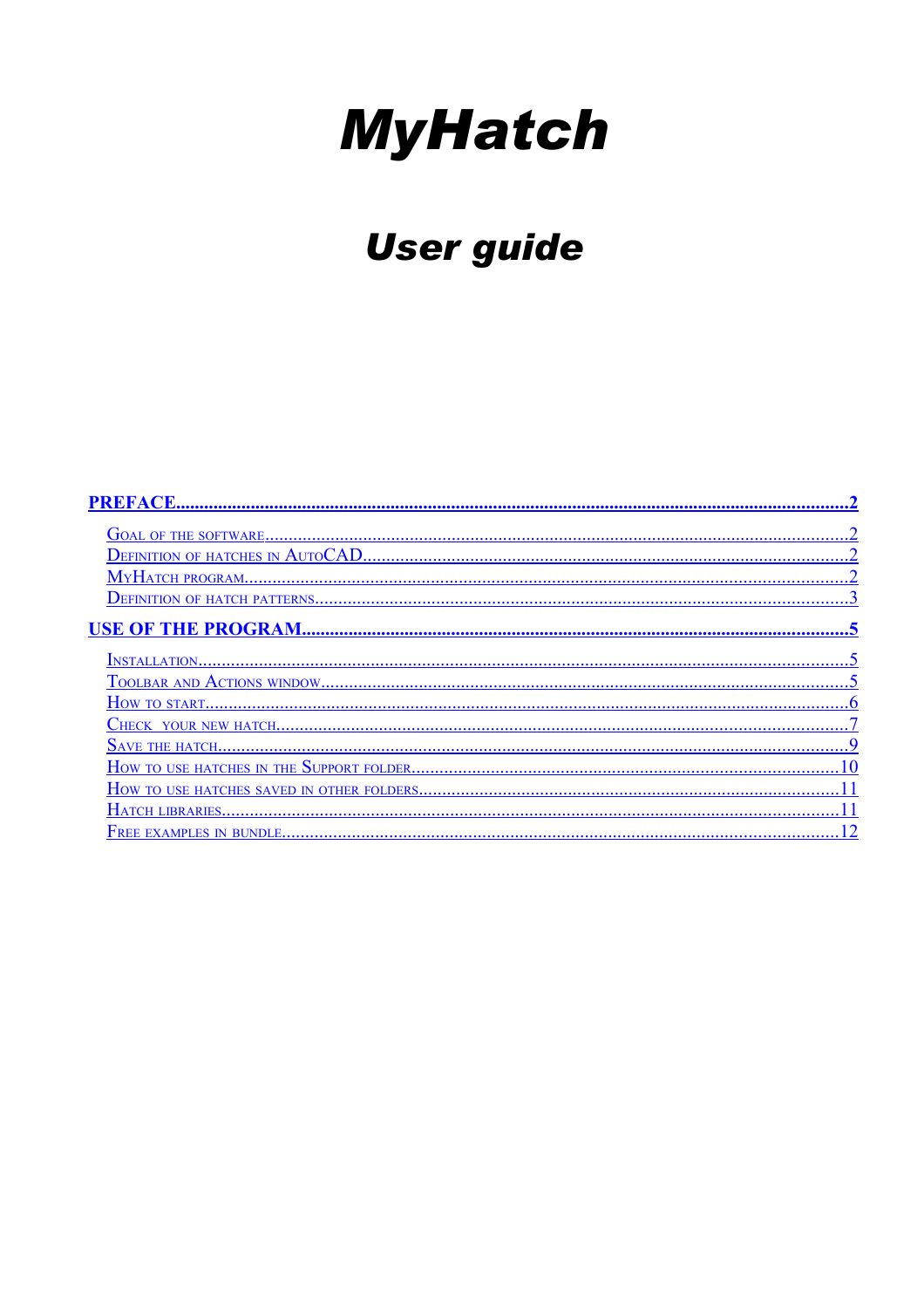### <span id="page-1-0"></span>**Preface**

#### <span id="page-1-3"></span>*Goal of the software*

If standard AutoCAD hatches are not enough for you, this program will solve the problem! With MYHATCH you can create from scratch your customized hatches working inside AutoCAD. AutoCAD uses files with .pat extension, that contain the mathematic information for the definition of the sketching, to draw hatches. This program lets you create such files and also store the definitions used for creating the sketching inside a drawing, to make you able to use again them or to subsequently modify your sketch.

#### <span id="page-1-2"></span>*Definition of hatches in AutoCAD*

The hatches in AutoCAD are defined by bundles of straight parallel lines, eventually dashed. You cannot include in this definition arcs or circles, but only lines, that possibly approximate them. So, the way in which AutoCAD mathematically represents the hatch limits the possibility of

customization, especially if you work with manual calculations and writing directly by hand the .pat file (that is a text file whose format is documented in AutoCAD help).

#### <span id="page-1-1"></span>*MyHatch program*

MyHatch allows you to create the .pat file that contain the strokes working directly within AutoCAD. In this way you can check the results immediately. To create the pattern of the hatch, you have to draw lines within a square grid having customizable size. These lines will define the pattern to repeat to get the hatch. The following illustration is an example of pattern (left) and the result of his conversion to hatch (on the right).



In order for the pattern you draw to be convertible in hatch, it is necessary that the vertices of the lines perfectly match with the points of the grid During the conversion in hatching, the lines with vertices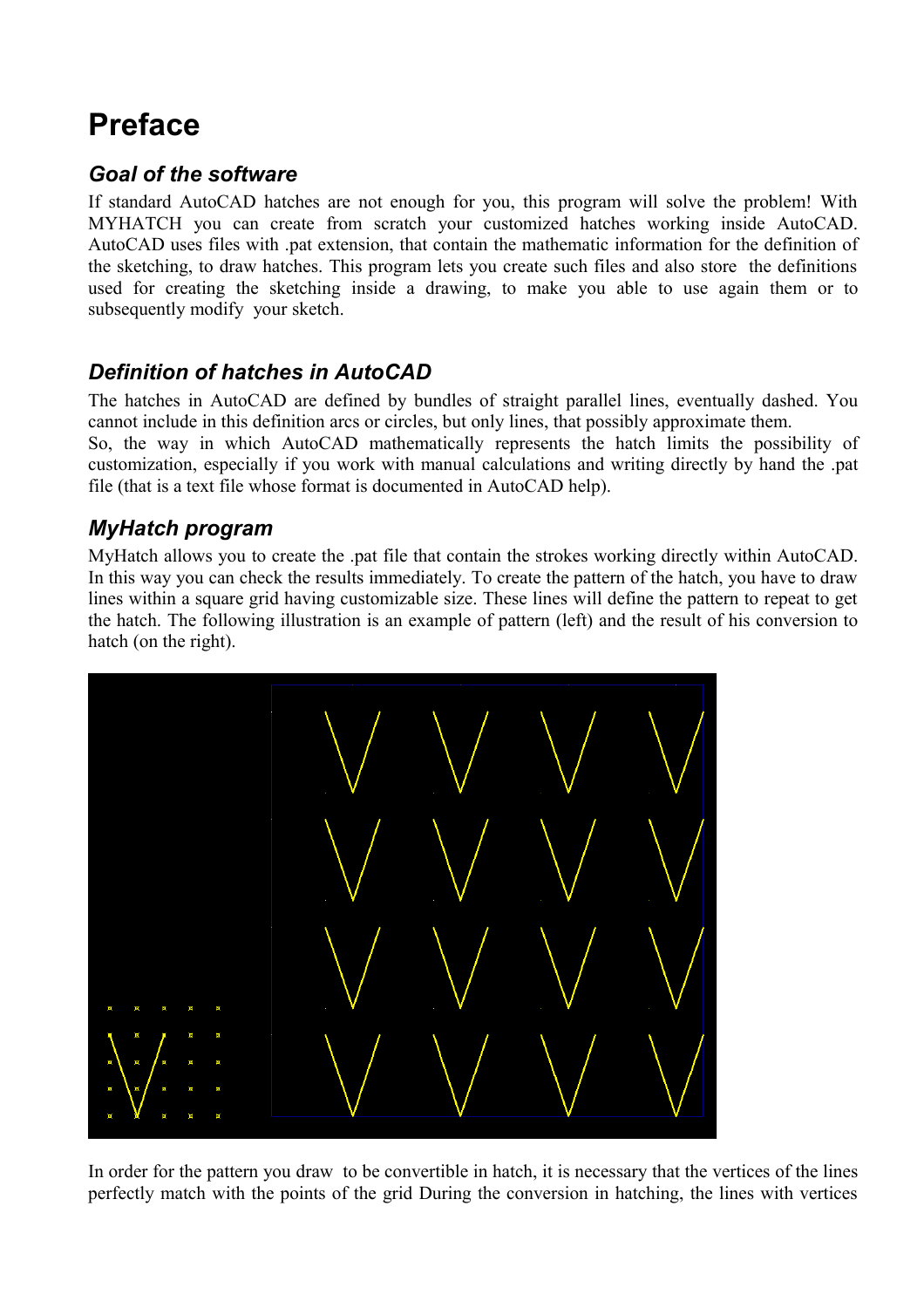that do not fall over the point of the grid are modified automatically to carry the vertices in the nearest grid point. Be careful while drawing, because the lines partially external from the grid are completely ignored by the program.

A suggestion: when you create a sketch use the smaller possible number of lines, in order to obtain the lightest AutoCAD hatch, when you'll use it.

#### <span id="page-2-0"></span>*Definition of hatch patterns*

To define a hatch it is needed to draw a pattern, inside the grid, which, repeated several times, identifies the hatch. Usually a well defined pattern must not present discontinuity between the right side and the left side, or between top and bottom sides. For example in this figure the ending of the lines on the right joins with the beginning of the lines on the left, and the repeated motive does not present interruptions, giving the sensation of representing continuous lines.



In the next figure, instead, the lines on the right do not end where the lines on the left begin, and a discontinuity is noticed in the repeated pattern forming the hatch.



For this reason the preparation of complex sketching require often a definition of the base figure on an little more extensive area than the grid, in the way of moving then the external elements down or left, repeating the operation until all the lines are internal to the grid.

Besides, the initial lines must pass through the points of the grid in correspondence of the grid limits, and if they cross between the outside and the interior, they must be broken on the limits, to be able to move independently the two resulting lines. In the next figures are illustrated the steps to create a sketching that spreads over the grill and then the operations of moving the lines as previously described.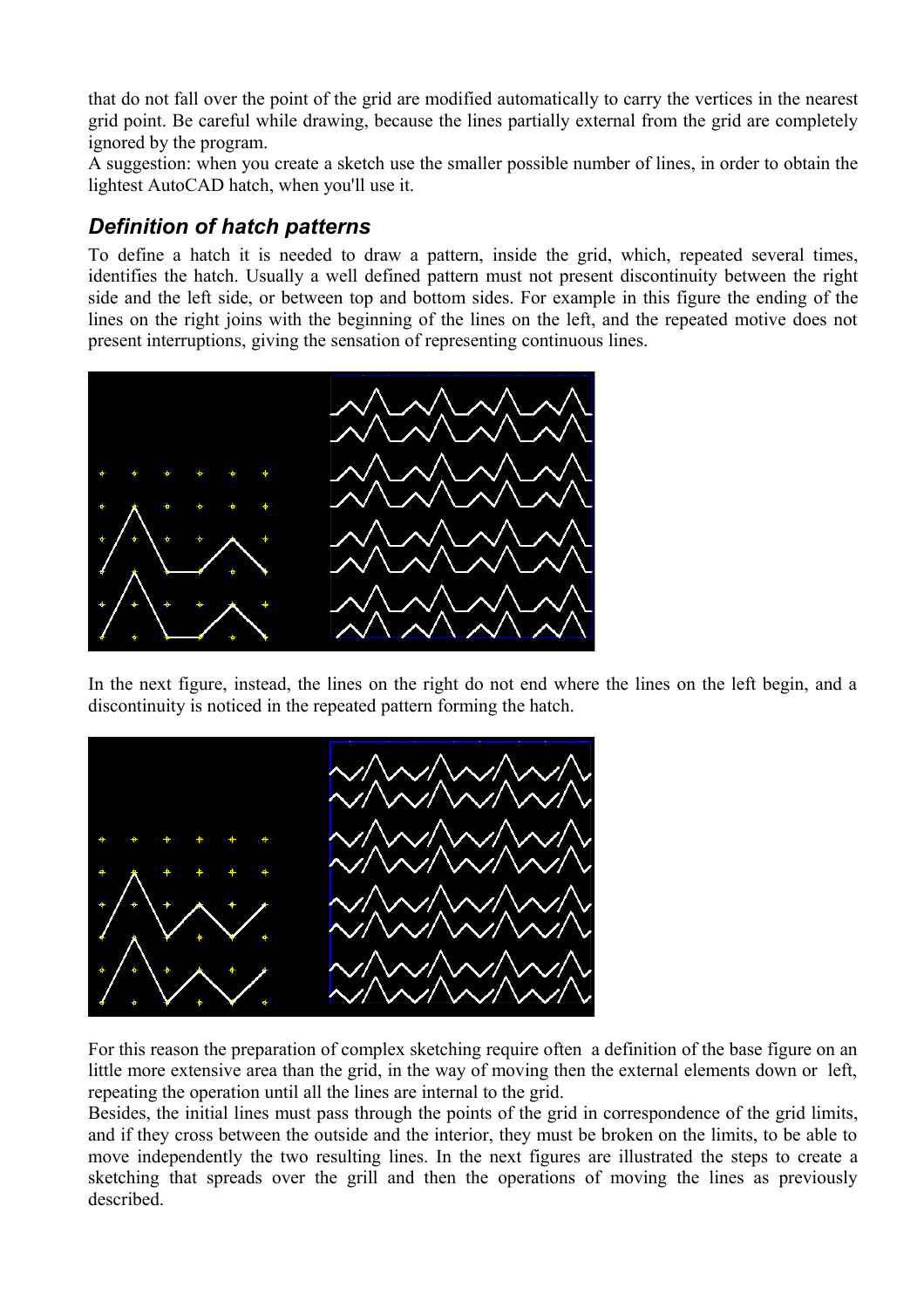



There is a *Examples* subfolder in the installation folder of the program, where you can find three drawings: *Examples2000.dwg*, *Examples2004.dwg*, *Examples2007.dwg*. Those drawings contain some examples of definitions of hatches, stored in the drawing (see the paragraph [How to use hatches saved](#page-10-1) [in other folders,](#page-10-1)page [11,](#page-10-1) to know how to use them). Each one of three drawings is saved in different AutoCAD version: *Examples2000.dwg* for AutoCAD 2000, 2000i, 2002, *Examples2004.dwg* for AutoCAD 2004, 2005, 2006 and *Examples2007.dwg* for AutoCAD 2007, 2008 and 2009.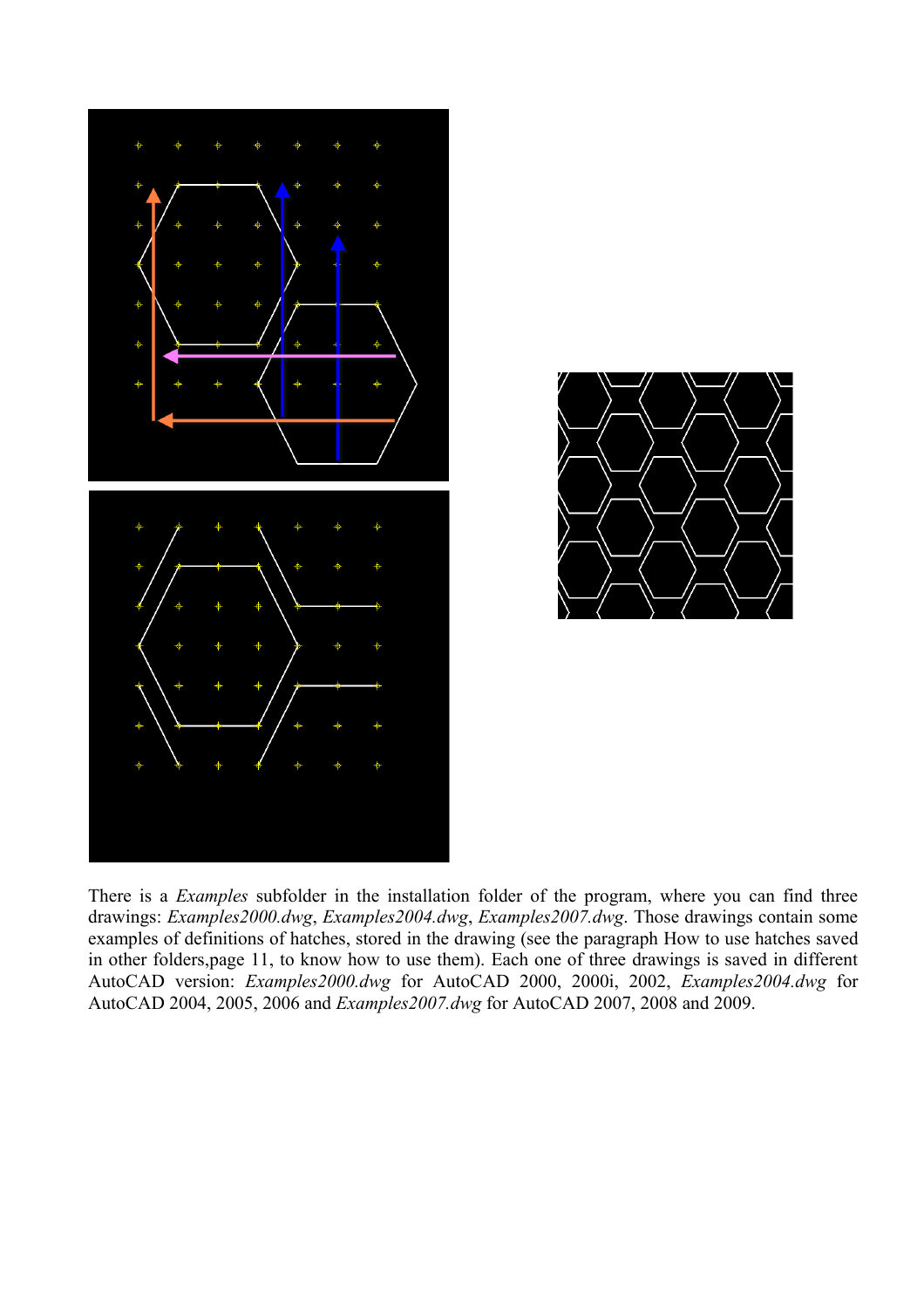## <span id="page-4-2"></span>**Use of the program**

#### <span id="page-4-1"></span>*Installation*

We tested this software using AutoCAD 2000, AutoCAD 2000i, AutoCAD 2002, AutoCAD 2004, AutoCAD 2005, AutoCAD 2006, AutoCAD 2007, but it is **not supported by LT versions**.

To install the program, make sure that AutoCAD is closed and double click the Install icon. Choose the folder where you want to install the program and go forward.

The Setup program will start a temporary AutoCAD session for install. Let this AutoCAD session close alone, automatically, and at the end the program is installed.

To uninstall the program just delete the folder where you have decided to install it.

#### <span id="page-4-0"></span>*Toolbar and Actions window*

The creation of the hatches is realized through the window *Actions*, that you can show with the button with the hatch and the bulb, in the toolbar ABC MyHatch of the menu group ABCAutoCAD\_MyHatch. The second button of the toolbar is used for composing more .pat files of single hatches in a library (see [Hatch libraries,](#page-10-0) page [11\)](#page-10-0). To activate the toolbar, if it is not already visualized, right click on a free zone of the toolbars area in AutoCAD interface, as shown in the next figure.



Make sure you have enabled the *Model* tab (in the lower left area of AutoCAD screen) and not a print layout. With a click on the button with the light bulb and the hatch, the Actions window appears as shown below. Maybe you are proposed to automatically adjust the zoom, better answer Yes.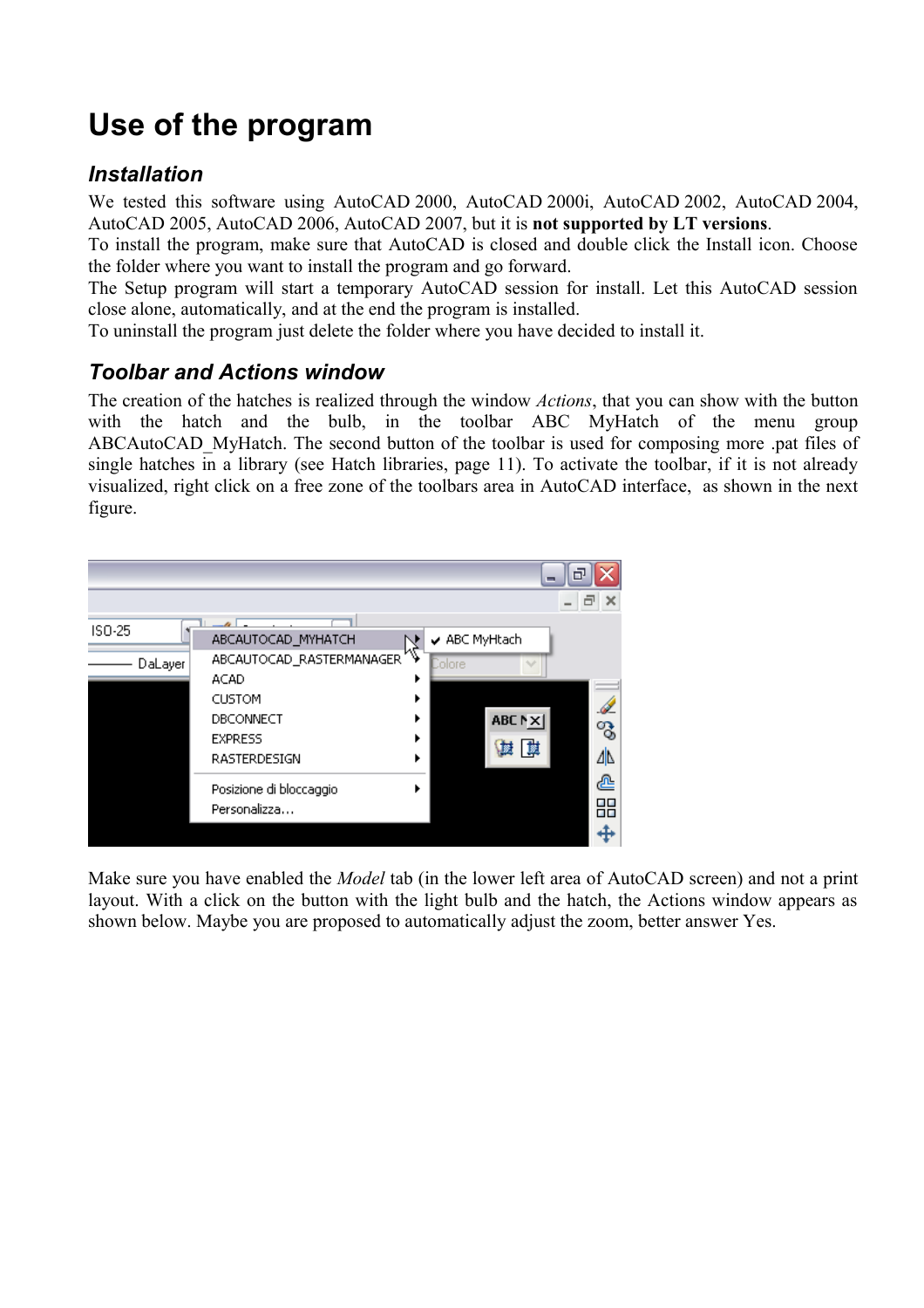

#### <span id="page-5-0"></span>*How to start*

Refer to the following figure.

First of all use **A** list box to choose the size of the grid. The little button with plus (+) icon lets you add other sizes for the grid.

If you want to show the grid, activate the button **1**. To constrain the mouse movement to the *SNAP* grid of AutoCAD use button **2**.



To set up the zoom for seeing at best the grid you can press the button **4**. If you draw without worrying about making the vertices matching with the grid, the button **3** lets you automatically adapt the already drawn objects, opportunely moving their vertices on the nearest points of the grid.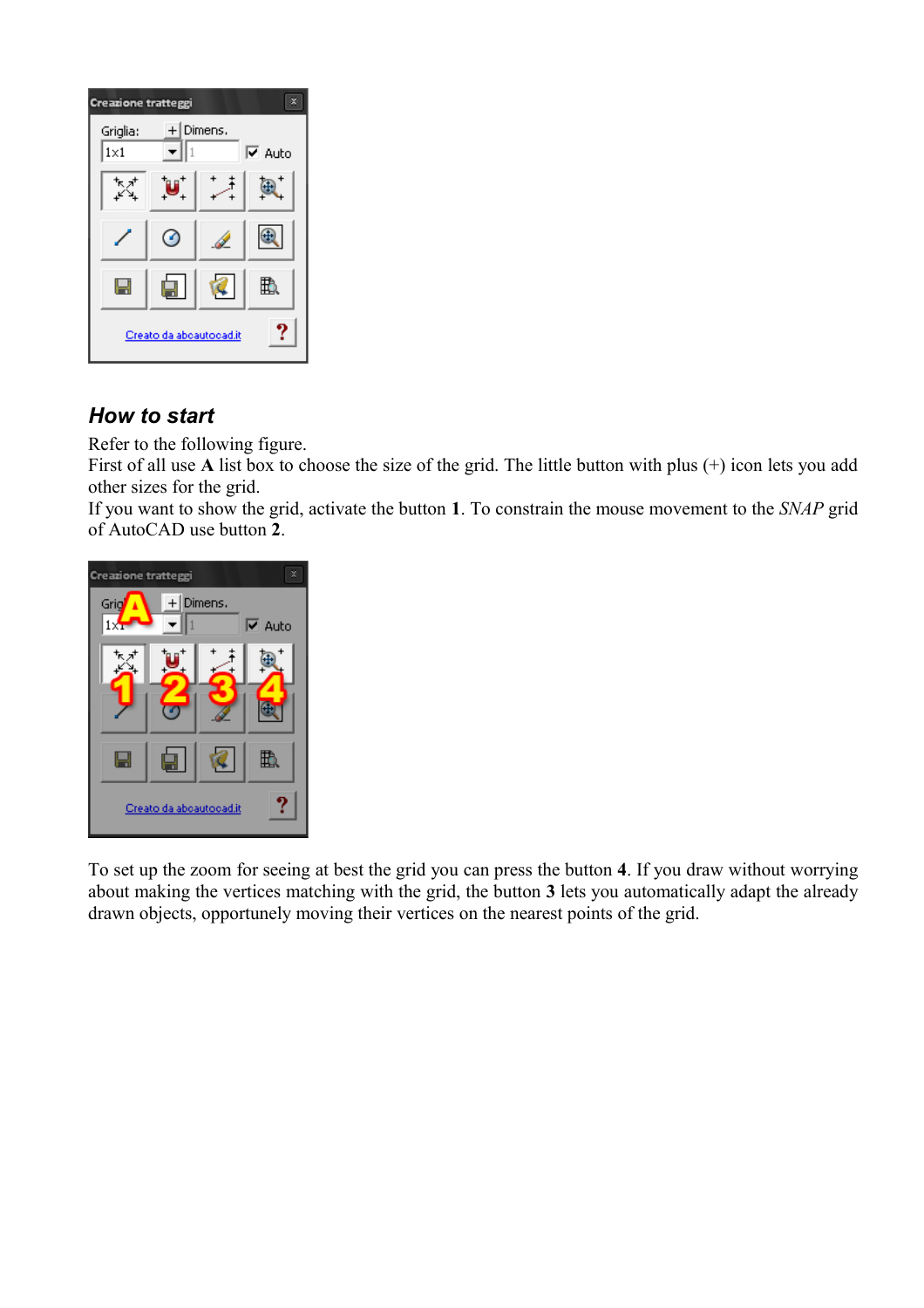

The button **5** lets you create lines (in any case, normal AutoCAD lines can also be used, but not polylines, points and rectangles) and the button **6** facilitates the creation of circles. Since as already explained true circles cannot be included in AutoCAD hatches, the button for circles creates lines that approximate them at best. To quickly erase all the lines, you can use the button **7** . The button **8** simply zooms to the area containing the preview (see ahead). For all these operations it is available the normal *Undo* command of AutoCAD.

#### <span id="page-6-0"></span>*Check your new hatch*

Before showing the preview of the result with the button **12**, you can assign the final dimension of the pattern to be repeated through the text box **B**. If the option **C** is activated, the dimensions of the pattern are identical to those of your drawing.



Pressing the button 12 the preview appears in a square on the right of the grid (next figure).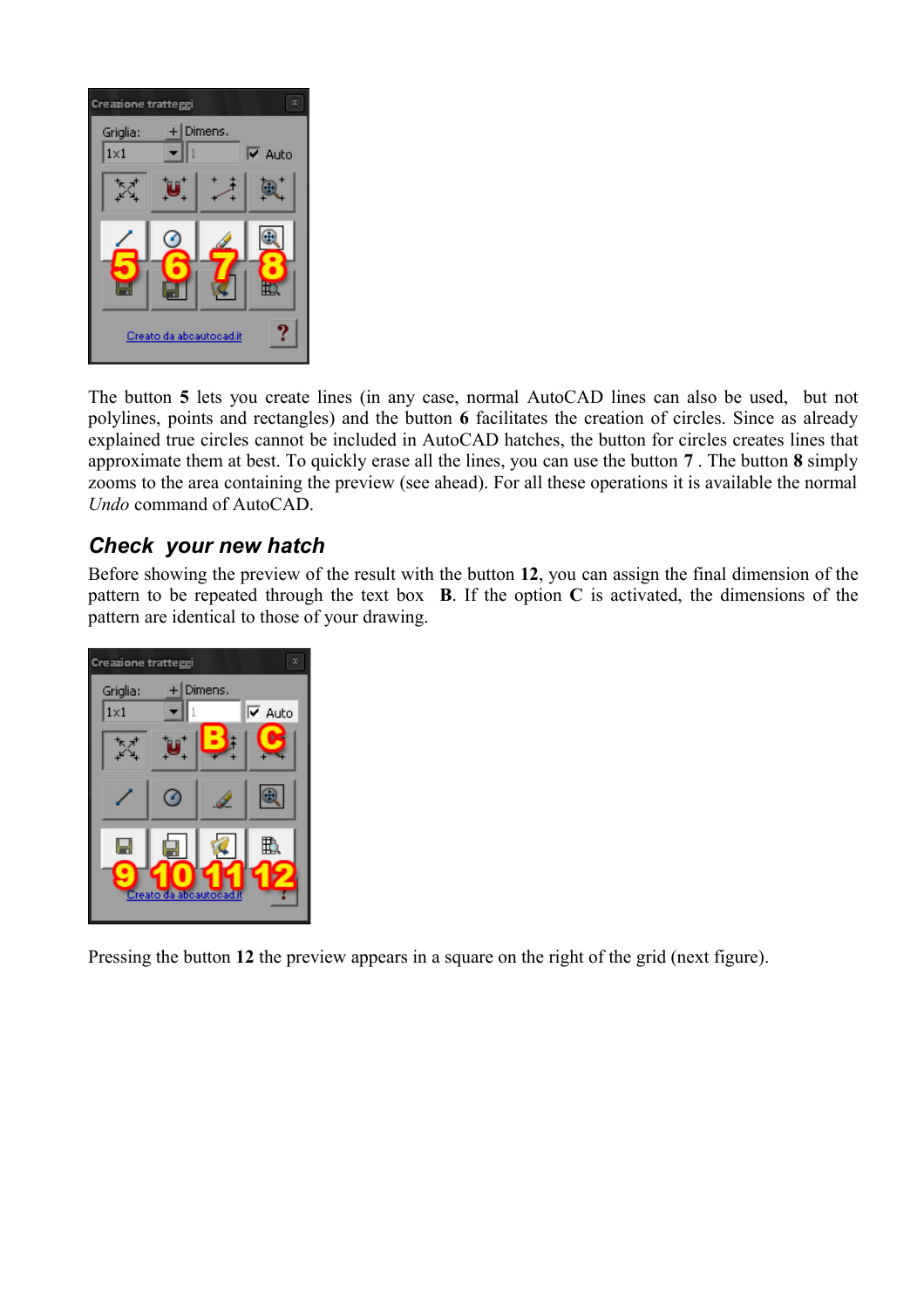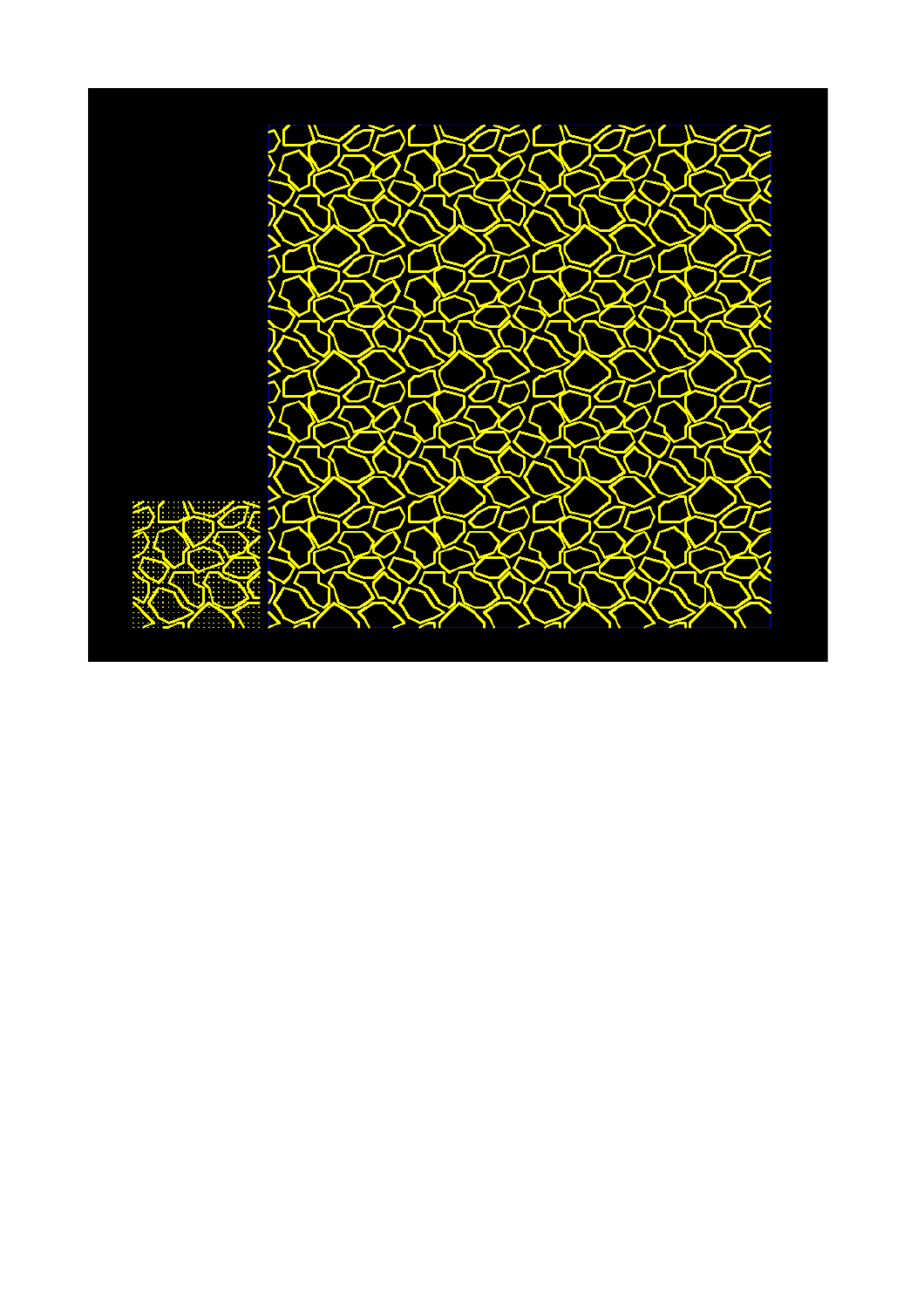#### <span id="page-8-0"></span>*Save the hatch*

To save the hatch to the disk, in a .pat file, use button **9**.



The files are created by default in the subfolder named *Support,* in the installation folder of AutoCAD, so that are immediately available for using. The hatch name is typed by you in the dialogue box, and cannot contain spaces. The list box in this dialog lets you choose an existing file, in the case you want to overwrite it.

|       | Salva tratteggio                   |  |
|-------|------------------------------------|--|
| Nome: | <b>TESTING</b>                     |  |
| File  |                                    |  |
|       | C:\Programmi\AutoCAD 2007\Support\ |  |
|       | Annulla<br>ОК                      |  |

After that the file is created, it is not possible to re-obtain from it the drawing of the pattern. Therefore exists the button **10**. This button behaves similarly to the button **9**, but it also creates a block in the current drawing, with all the necessary information to rebuild the pattern. So you can always use this button and finally decide if you want to save your dwg, containing all the definitions created in the current session. The button **11** lets you reload a definition of pattern, previously saved in the drawing through the button **10**, simply choosing its name in a list box

| Scelta tratteggio |         |    |
|-------------------|---------|----|
| Alberelli         |         |    |
|                   | Annulla | ОК |

Obviously when you finish to work over several hatches in a drawing, only if you save that drawing with the normal AutoCAD *Save* command you will be able in future to reopen it and edit again the patterns that you have stored in the drawing.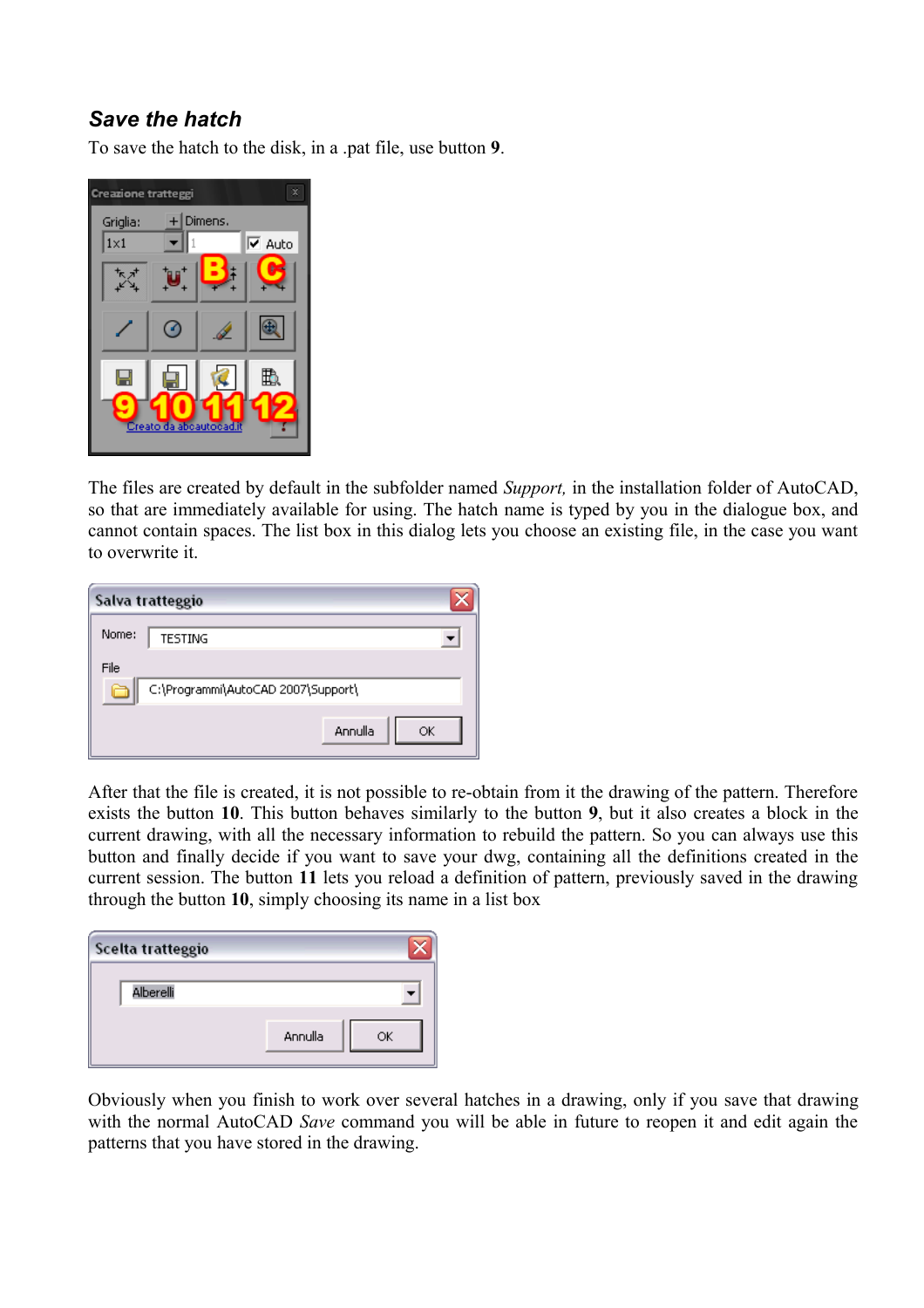#### <span id="page-9-0"></span>*How to use hatches in the Support folder*

To use the hatches contained in the .PAT files, the normal AutoCAD techniques are used. If you have saved your sketching in the *Support* folder (as default when you save) you can use the hatch through the AutoCAD menu *Draw > Hatch*, or through the usual button of the *Draw* toolbar.

| j.   | Quotatura Edita Exp<br>Disegna |   |
|------|--------------------------------|---|
|      | Linea                          |   |
|      | Raggio                         |   |
|      | Linea di costruzione           |   |
|      | Multilinea                     |   |
|      | Polilinea                      |   |
| డ్డి | Polilinea 3D                   |   |
|      | Poligono                       |   |
|      | $\Box$ Rettangolo              |   |
|      | Arco                           | ▶ |
|      | Cerchio                        |   |
|      | Anello                         |   |
|      | Spline                         |   |
|      | Ellisse                        |   |
|      | Blocco                         |   |
| ₩    | Tabella                        |   |
|      | Punto                          |   |
|      |                                |   |
|      | $\mathsf{Tratteggio}\ldots$    |   |
|      | Sfumatura                      |   |

You have access to the list of custom hatches that you have previously saved on disk by opening the *Hatch and gradient* window and clicking in the button with an ellipsis, next to the *Pattern* list, and then, in the next window, by enabling *Custom* tab.

| Tavolozza dei modelli di tratteggio<br>ISO<br>ANSI<br>Altri predefiniti                                                                                                                                                                                                                                                                     |   | Personalizzato |         |
|---------------------------------------------------------------------------------------------------------------------------------------------------------------------------------------------------------------------------------------------------------------------------------------------------------------------------------------------|---|----------------|---------|
| SelciatoPavone01.pat<br>Tessuto01.pat<br>TestoParquet.pat<br>TestoUfficio01.pat<br>TestoUfficio02.pat<br>UfficioTXT.pat<br>V.pat<br>X.pat<br>Alberelli.pat<br>Alberi01.pat<br>Alberi02.pat<br>Alberi03.pat<br>Alberi04.pat<br>Alberi05.pat<br>Alberi06.pat<br>Alberi07.pat<br>Alberi08.pat<br>Bandiere.pat<br>Bubbles02.pat<br>Cerchi00.pat | ٧ | 20 A.G<br>কে   | a.<br>O |
| OΚ                                                                                                                                                                                                                                                                                                                                          |   | Annulla        | 2       |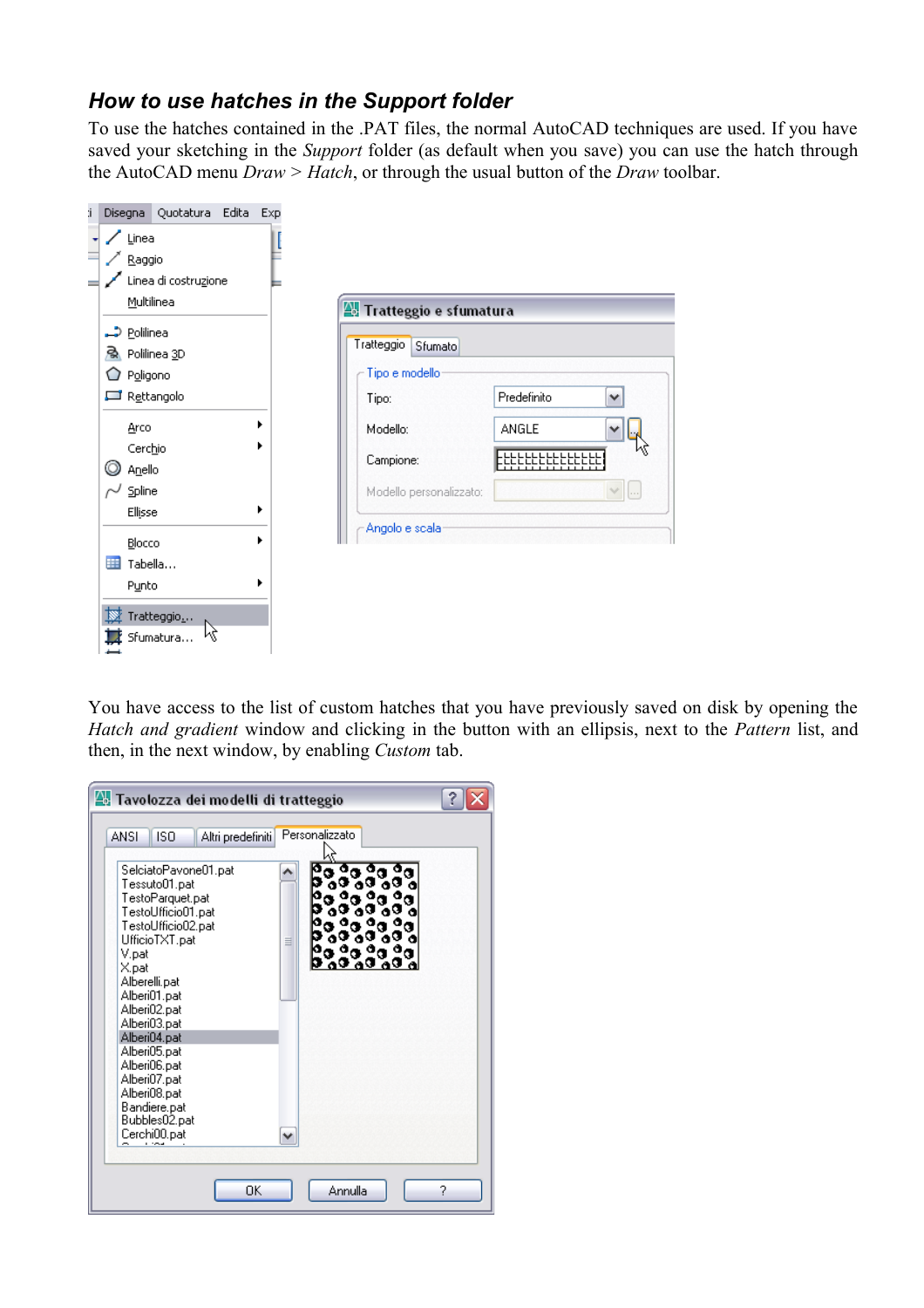#### <span id="page-10-1"></span>*How to use hatches saved in other folders*

AutoCAD allows you to use definition .PAT files in any folder they are, using the *Design Center*. To enable *Design Center* access the menu *Tools* > *Design Center* (in AutoCAD 2007 and later releases the menu is *Tools* > *Palettes* > *DesignCenter*).



Choose the *Folders* tab (on top of Design center – older releases named it *Desktop*, and it was a button) and navigate in *my computer* or *network* to the folder that contains the file of your hatch. With a double-click over the .PAT file, the right pane of the *Design Center* displays the thumbnail of the hatch, which you can drag in the drawing or on which you can right click to access, via the shortcut menu *BHATCH*, the *Hatch and gradient* window.

#### <span id="page-10-0"></span>*Hatch libraries*

With *Design Center*, you can also access .PAT files containing multiple hatches. Each file normally contains only one hatch, named in the same way of the file. If you concatenate multiple files in a single file you get a library of the same type of the standard AutoCAD one (the one you use for standard hatches, is defined in a file named ACAD.PAT or ACADISO.PAT, contained in a support folder in the user's profile).

MyHatch allows you to automate the creation of a library or add to an existing library individual .PAT files. For this purpose use the second button of the toolbar and tell if you want to add the hatches to the library (answer no) or replace and overwrite it (answer yes).

| ABC N X |                                                                                               |
|---------|-----------------------------------------------------------------------------------------------|
|         | <b>Library</b>                                                                                |
|         | Sostituire la libreria? (rispondendo No i tratteggi saranno aggiunti alla libreria esistente) |
|         | Annulla<br>Sì<br>No.                                                                          |